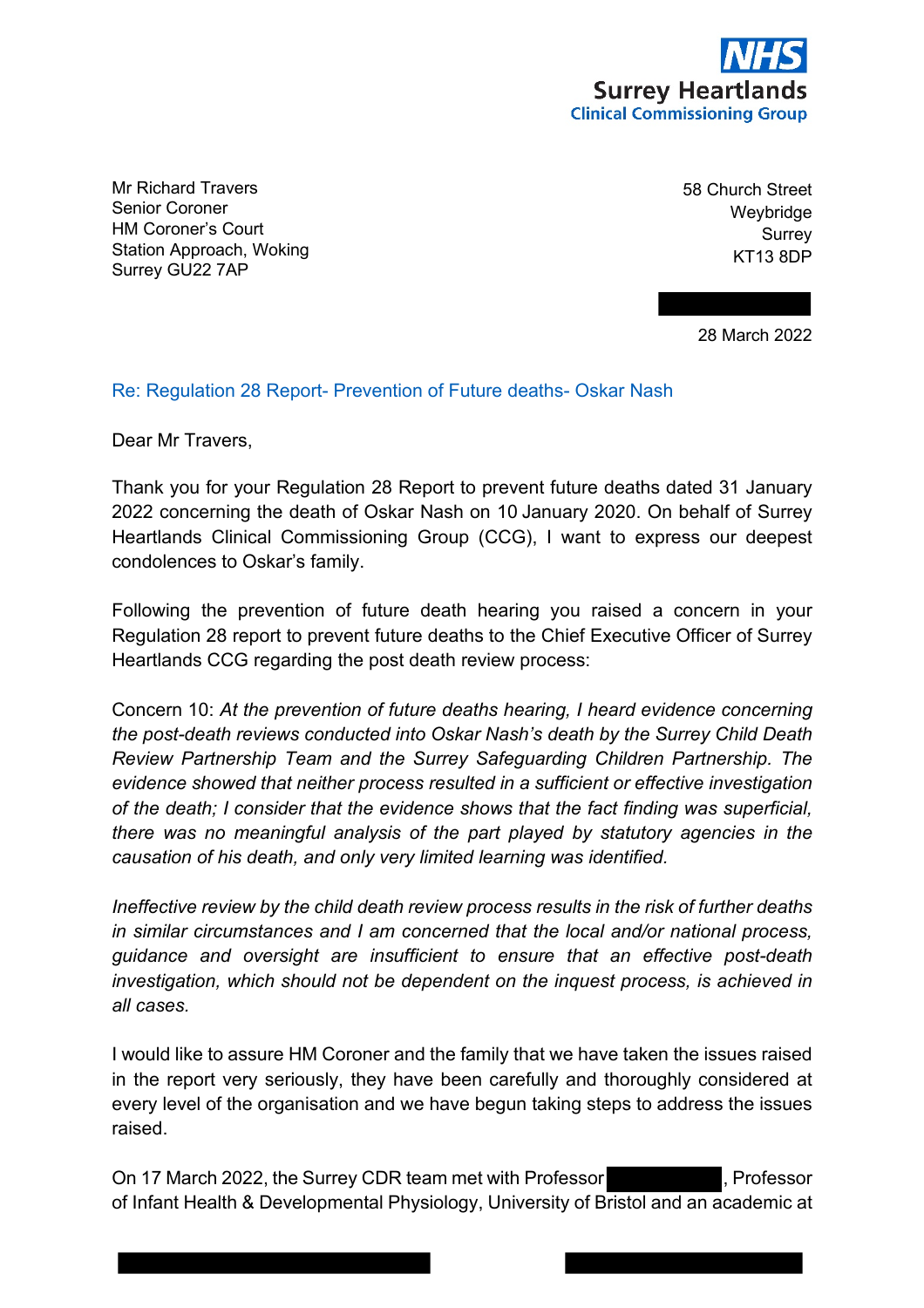the National Childhood Mortality Database (NCMD) to discuss the CDR process in Surrey. NCMD are currently undertaking a review of Joint Agency responses nationally (which include Surrey cases) to improve, strengthen and review the process. Any recommendations from this review will be fully implemented in Surrey.

Additionally, we are asking the National Team to undertake a review of the Surrey CDR process. This will provide an independent view of our CDR process, identifying any areas of improvement and/or assurance. We would be pleased to share this, and any resultant action plan for improvement with you.

The Child Death Review (CDR) following Oskar's death is still open and is being completed in line with Statutory Process as outlined within the National Statutory Guidelines: [Child death review: statutory and operational guidance \(England\).](https://www.gov.uk/government/publications/child-death-review-statutory-and-operational-guidance-england) The review at the Child Death Overview Panel (CDOP) has not yet taken place, as CDOP do not consider any case until all investigations are completed, including the Coroner's Inquest and any further investigations, like a PFD hearing, as these are an integral part of the CDR process. This is to ensure that every opportunity to capture learning is taken up before the CDOP review.

The CDR is the process to be followed when responding to, investigating, and reviewing the death of any child under the age of 18, from any cause. It runs from the moment of a child's death to the completion of the review by the CDOP.

This is intended to be the final, independent scrutiny of a child's death by professionals who have had no responsibility for the child during their life. It is at this point in the process that all learning from Oskar's death is collated and includes information from parallel investigations, such as Coronial Investigation/Inquest, Joint Agency Response, Criminal Investigation, Serious Incident (SI) Investigation) into the final standardised report to NCMD to allow our local learning to influence national learning and future direction.

The CDR Team accept that the reporting forms (Form B's) received were minimally completed. The CDR Team do not have direct access to any agency records and rely on professional accountability and integrity when completing the Reporting Form B. However, we will take forward this learning to ensure when forms are received providing minimal information, we go back and request greater detail from agencies to ensure we have a complete account of their involvement in that child's life. In addition, a learning event has been arranged to support and provide guidance to professionals when completing a Form B.

Surrey CDR team have arranged a meeting with national colleagues in the NCMD to discuss the learning identified in relation to the completion of reporting form B's and improvements needed to the Child Death Review processes.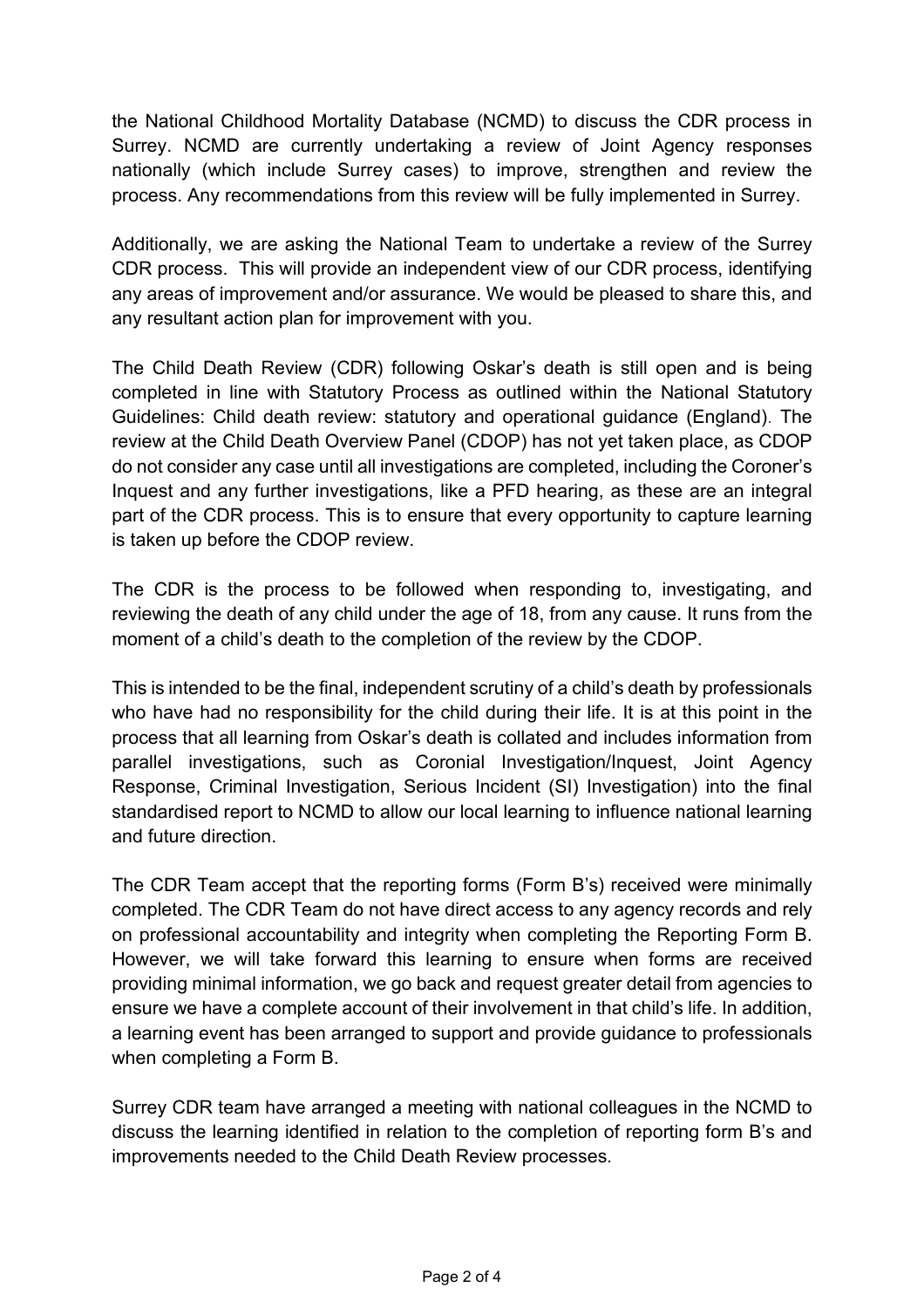[Working Together to Safeguard Children](https://www.gov.uk/government/publications/working-together-to-safeguard-children--2) (2018 p.103) states – "All practitioners participating in the child death review process should notify, report, and scrutinise child deaths using the standardised templates". The templates are nationally agreed and available from the website [www.gov.uk/government/publications/child-death-reviews](http://www.gov.uk/government/publications/child-death-reviews-forms-for-reporting-child-deaths)[forms-for-reporting-child-deaths.](http://www.gov.uk/government/publications/child-death-reviews-forms-for-reporting-child-deaths) The NCMD have replicated these templates for use within the electronic reporting system used in most areas across England, including Surrey (eCDOP). The majority of the boxes are direct questions with multiple choice answers, some provide free text. The format of the forms is nationally agreed, therefore, Surrey CDR team are not able to amend these forms at a local level. However, we will raise the issues identified with the NCMD to identify future improvements in processes.

In addition to the CDR process, to identify learning from a number of deaths from probable suicide and to help prevent future deaths, the CDR and the SSCP team undertook a [thematic](https://www.surreyscp.org.uk/wp-content/uploads/2021/04/Thematic-Review-of-Adolescent-Suicide-FINAL-Dec-2020.pdf) review in 2020**.** In response to concerns raised by parents, who reported that they had struggled to find information of where to access help and support**,** a [Suicide Prevention Toolbox](https://www.surreyscp.org.uk/wp-content/uploads/2022/01/Surrey-Safeuarding-Partnership-Toolbox-V14-December-2021.pdf) was developed. This is designed to be a living document which will be reviewed and updated as required. The Thematic Review was well received both locally and nationally and was used to challenge and influence the development of the design and offer of the new services in Mindworks Surrey. The action taken to date to prevent future similar deaths is as follows:

## **Dissemination of learning from the thematic review:**

- In October 2020, over 200 participants attended one of four online sessions on 'Probable Suicide by Children and Young People in Surrey Thematic Review Learning Event' which was accredited for CPD by the Faculty of Public Health.
- The Learning from the Thematic Review and Suicide Prevention Toolbox was presented at dedicated webinars (Awareness of Autistic Spectrum Disorder (ASD); Management of self-harm; Prevention of alcohol and substance misuse; Parent support; Work across the County to mitigate Adverse Childhood Experiences (ACEs); Timely support for children and young people in crisis, Support for completing effective referrals; Implementing a Surrey Healthy Schools Approach)
- The Thematic Review and the Suicide Prevention Toolbox were published and shared at a national level with the National Safeguarding Panel and presented regionally at NHS England (NHSEI) and National Child Mortality Database meetings.
- Learning from thematic review and development of Suicide Prevention Toolbox has also been presented locally at:
	- $\triangleright$  monthly lunch & learn sessions which are attended by practitioners from all agencies across Surrey
	- $\triangleright$  GP safeguarding sessions
	- Incorporated in Surrey Children Services' academy training